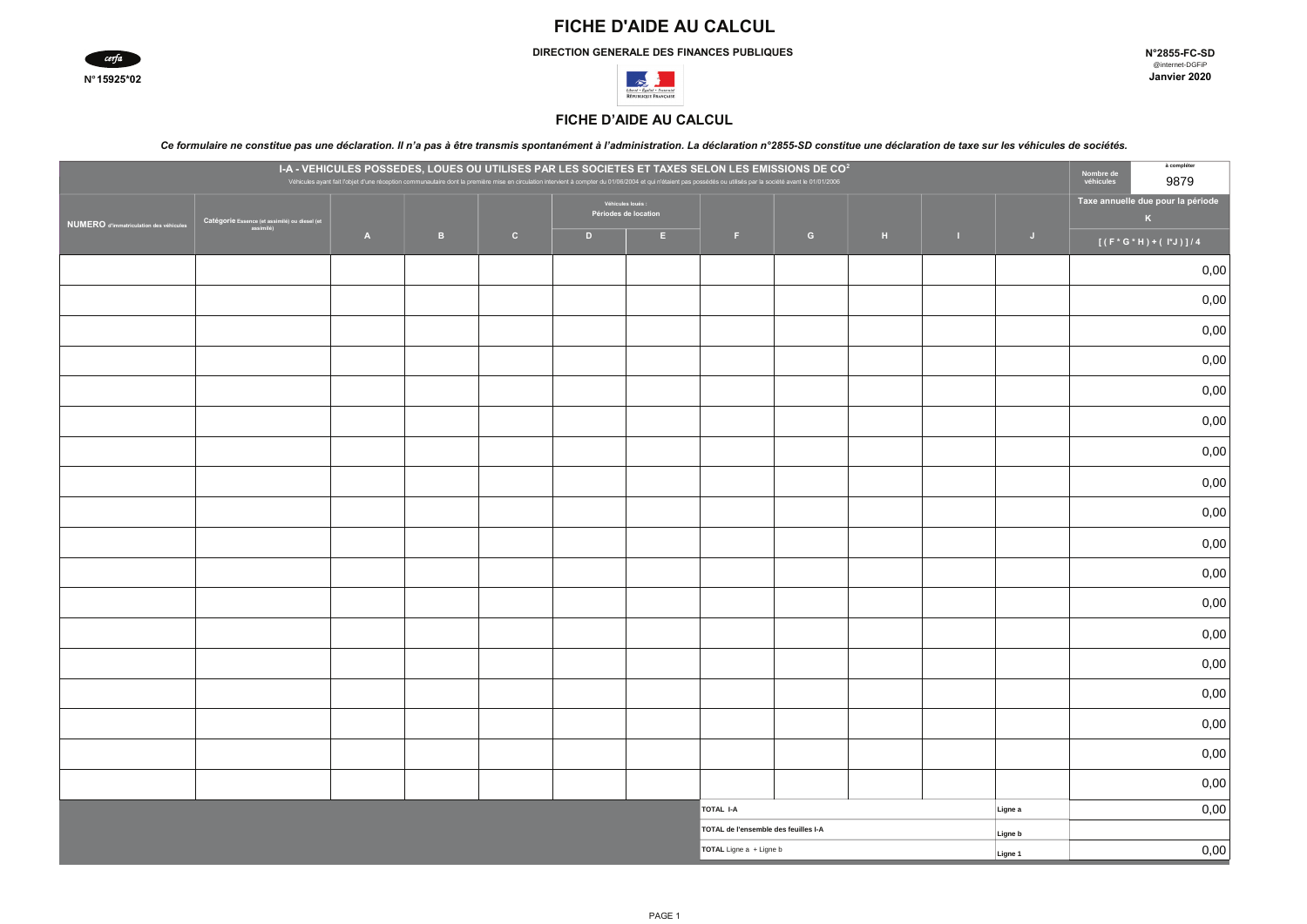| I-B - VEHICULES TAXABLES POSSEDES OU PRIS EN LOCATION PAR LES SALARIES OU LES DIRIGEANTS ET TAXES SELON LES EMISSIONS DE CO <sup>2</sup><br>Véhicules ayant fait l'objet d'une réception communautaire dont la première mise en circulation intervient à compter du 01/06/2004 et qui n'étaient pas possédés ou utilisés par la société avant le 01/01/2006 |                                               |              |                |              |   |                                                                                      |                  |           |                                                                                                                       |            |                |   |                    | à compléter<br>Nombre de<br>véhicules                                       |
|-------------------------------------------------------------------------------------------------------------------------------------------------------------------------------------------------------------------------------------------------------------------------------------------------------------------------------------------------------------|-----------------------------------------------|--------------|----------------|--------------|---|--------------------------------------------------------------------------------------|------------------|-----------|-----------------------------------------------------------------------------------------------------------------------|------------|----------------|---|--------------------|-----------------------------------------------------------------------------|
| NUMERO d'immatriculation des                                                                                                                                                                                                                                                                                                                                | Catégorie Essence (et assimilé) ou diesel (et | $\mathbf{A}$ | $\overline{B}$ | $\mathbf{C}$ | D | Véhicules loués :<br>Périodes de location<br><u>a shekara ta 1999 a </u><br><b>E</b> | <b>Film</b>      | $-$ G $-$ | $-$ H $-$                                                                                                             | <b>COL</b> | $\mathbf{L}$ . | M | $\mathbf{J}$       | Taxe annuelle due pour la période<br>K<br>$[[(F * G * H) + (I * J)] * M]/4$ |
|                                                                                                                                                                                                                                                                                                                                                             |                                               |              |                |              |   |                                                                                      |                  |           |                                                                                                                       |            |                |   |                    | 0,00                                                                        |
|                                                                                                                                                                                                                                                                                                                                                             |                                               |              |                |              |   |                                                                                      |                  |           |                                                                                                                       |            |                |   |                    | 0,00                                                                        |
|                                                                                                                                                                                                                                                                                                                                                             |                                               |              |                |              |   |                                                                                      |                  |           |                                                                                                                       |            |                |   |                    | 0,00                                                                        |
|                                                                                                                                                                                                                                                                                                                                                             |                                               |              |                |              |   |                                                                                      |                  |           |                                                                                                                       |            |                |   |                    |                                                                             |
|                                                                                                                                                                                                                                                                                                                                                             |                                               |              |                |              |   |                                                                                      |                  |           |                                                                                                                       |            |                |   |                    | 0,00                                                                        |
|                                                                                                                                                                                                                                                                                                                                                             |                                               |              |                |              |   |                                                                                      |                  |           |                                                                                                                       |            |                |   |                    | 0,00                                                                        |
|                                                                                                                                                                                                                                                                                                                                                             |                                               |              |                |              |   |                                                                                      |                  |           |                                                                                                                       |            |                |   |                    | 0,00                                                                        |
|                                                                                                                                                                                                                                                                                                                                                             |                                               |              |                |              |   |                                                                                      |                  |           |                                                                                                                       |            |                |   |                    | 0,00                                                                        |
|                                                                                                                                                                                                                                                                                                                                                             |                                               |              |                |              |   |                                                                                      |                  |           |                                                                                                                       |            |                |   |                    | 0,00                                                                        |
|                                                                                                                                                                                                                                                                                                                                                             |                                               |              |                |              |   |                                                                                      |                  |           |                                                                                                                       |            |                |   |                    | 0,00                                                                        |
|                                                                                                                                                                                                                                                                                                                                                             |                                               |              |                |              |   |                                                                                      |                  |           |                                                                                                                       |            |                |   |                    | 0,00                                                                        |
|                                                                                                                                                                                                                                                                                                                                                             |                                               |              |                |              |   |                                                                                      |                  |           |                                                                                                                       |            |                |   |                    | 0,00                                                                        |
|                                                                                                                                                                                                                                                                                                                                                             |                                               |              |                |              |   |                                                                                      |                  |           |                                                                                                                       |            |                |   |                    | 0,00                                                                        |
|                                                                                                                                                                                                                                                                                                                                                             |                                               |              |                |              |   |                                                                                      |                  |           |                                                                                                                       |            |                |   |                    | 0,00                                                                        |
|                                                                                                                                                                                                                                                                                                                                                             |                                               |              |                |              |   |                                                                                      |                  |           |                                                                                                                       |            |                |   |                    | 0,00                                                                        |
|                                                                                                                                                                                                                                                                                                                                                             |                                               |              |                |              |   |                                                                                      |                  |           |                                                                                                                       |            |                |   |                    | 0,00                                                                        |
|                                                                                                                                                                                                                                                                                                                                                             |                                               |              |                |              |   |                                                                                      |                  |           |                                                                                                                       |            |                |   |                    | 0,00                                                                        |
|                                                                                                                                                                                                                                                                                                                                                             |                                               |              |                |              |   |                                                                                      |                  |           |                                                                                                                       |            |                |   |                    | 0,00                                                                        |
|                                                                                                                                                                                                                                                                                                                                                             |                                               |              |                |              |   |                                                                                      |                  |           |                                                                                                                       |            |                |   |                    | 0,00                                                                        |
|                                                                                                                                                                                                                                                                                                                                                             |                                               |              |                |              |   |                                                                                      |                  |           |                                                                                                                       |            |                |   |                    | 0,00                                                                        |
|                                                                                                                                                                                                                                                                                                                                                             |                                               |              |                |              |   |                                                                                      |                  |           | <b>TOTAL I-B</b>                                                                                                      |            |                |   | Ligne c            | 0,00                                                                        |
| TOTAL de l'ensemble des feuilles I-B<br>TOTAL Ligne c + Ligne d                                                                                                                                                                                                                                                                                             |                                               |              |                |              |   |                                                                                      |                  |           |                                                                                                                       |            |                |   | Ligne d<br>Ligne 2 | $\overline{0}$                                                              |
| Montant dû après application de l'abattement de 15 000 € (ligne 2 – 15 000, portez 0 si ligne 2 Ligne 3<br>est < 15000                                                                                                                                                                                                                                      |                                               |              |                |              |   |                                                                                      |                  |           |                                                                                                                       |            |                |   |                    | $\mathbf 0$                                                                 |
|                                                                                                                                                                                                                                                                                                                                                             |                                               |              |                |              |   |                                                                                      |                  |           | Abattement restant disponible (15 000 - ligne 2, portez 0 si 15 000 est < à ligne 2)                                  |            |                |   | Ligne 4            | $\mathbf 0$                                                                 |
|                                                                                                                                                                                                                                                                                                                                                             |                                               |              |                |              |   |                                                                                      | formulaire 3310A |           | TOTAL cadre I (ligne 1 + ligne 3) à reporter sur la déclaration 2855-SD ou à la ligne 117 du $\big _{\text{Ligne 5}}$ |            |                |   |                    | $\mathbf 0$                                                                 |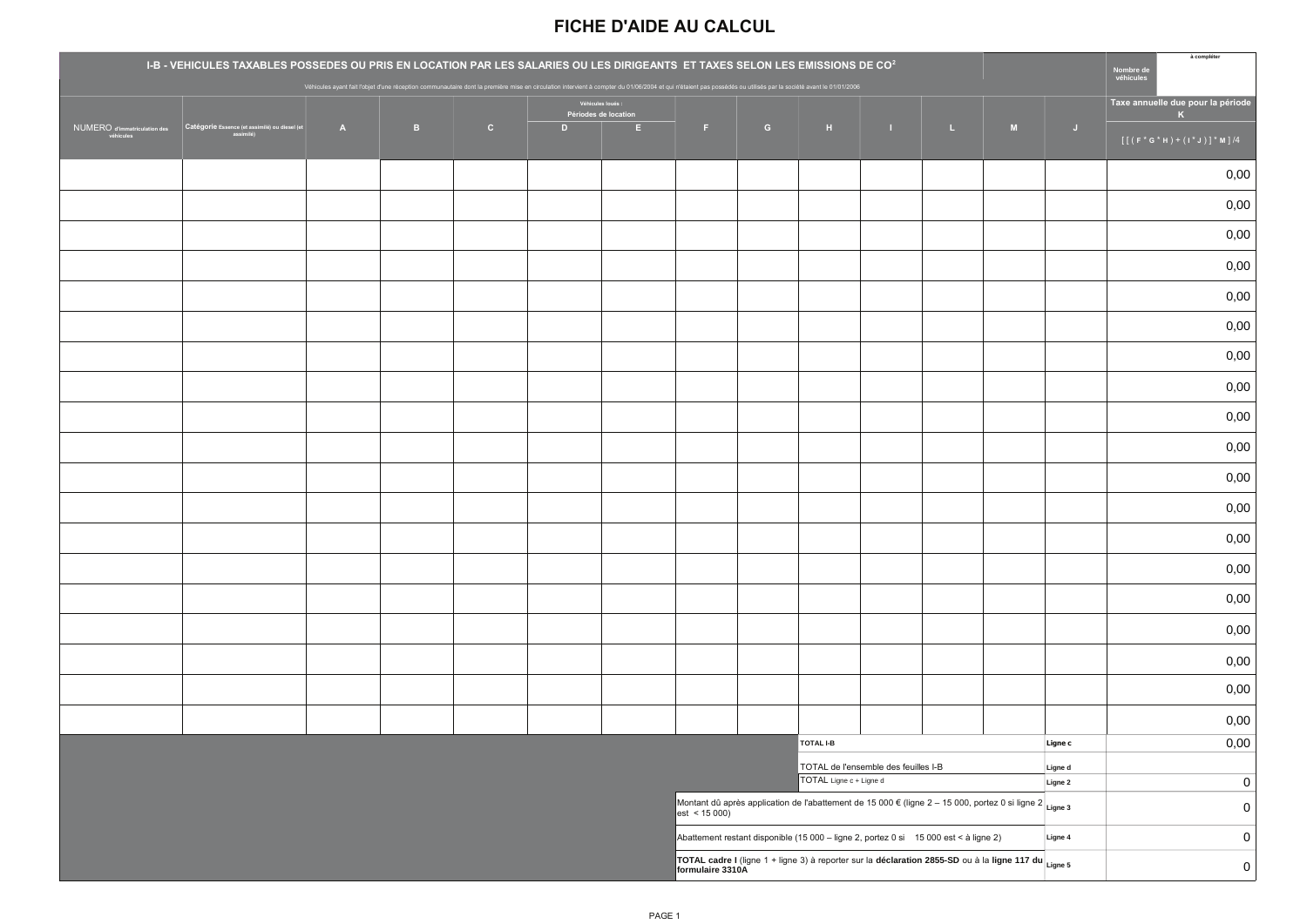| II-A - VEHICULES POSSEDES, LOUES OU UTILISES PAR LES SOCIETES ET TAXES SELON LA PUISSANCE FISCALE |                                                                                      |              |                |   |              |                                           |                |                                       |                                |            |                |                                                  |
|---------------------------------------------------------------------------------------------------|--------------------------------------------------------------------------------------|--------------|----------------|---|--------------|-------------------------------------------|----------------|---------------------------------------|--------------------------------|------------|----------------|--------------------------------------------------|
|                                                                                                   |                                                                                      |              |                |   |              | Véhicules loués :<br>Périodes de location |                |                                       |                                |            |                | Taxe annuelle due pour la période<br>$K_{\odot}$ |
|                                                                                                   | NUMERO d'immatriculation des véhicules Catégorie Essence (et assimilé) ou diesel (et | $\mathbf{A}$ | $\mathbf{N}$ . | B | $\mathbf{C}$ | $\mathbf{D}$                              | $\mathbf{E}$ . | $\bullet$                             | $\langle \mathbf{H} \rangle$ . | $\sim 100$ | $\mathbf{J}$ . | $[(0 \times H) + (1 \times J)]/4$                |
|                                                                                                   |                                                                                      |              |                |   |              |                                           |                |                                       |                                |            |                | 0,00                                             |
|                                                                                                   |                                                                                      |              |                |   |              |                                           |                |                                       |                                |            |                | $_{0,00}$                                        |
|                                                                                                   |                                                                                      |              |                |   |              |                                           |                |                                       |                                |            |                | $_{0,00}$                                        |
|                                                                                                   |                                                                                      |              |                |   |              |                                           |                |                                       |                                |            |                | 0,00                                             |
|                                                                                                   |                                                                                      |              |                |   |              |                                           |                |                                       |                                |            |                | $_{0,00}$                                        |
|                                                                                                   |                                                                                      |              |                |   |              |                                           |                |                                       |                                |            |                | $_{0,00}$                                        |
|                                                                                                   |                                                                                      |              |                |   |              |                                           |                |                                       |                                |            |                | $_{0,00}$                                        |
|                                                                                                   |                                                                                      |              |                |   |              |                                           |                |                                       |                                |            |                | $_{0,00}$                                        |
|                                                                                                   |                                                                                      |              |                |   |              |                                           |                |                                       |                                |            |                | 0,00                                             |
|                                                                                                   |                                                                                      |              |                |   |              |                                           |                |                                       |                                |            |                | 0,00                                             |
|                                                                                                   |                                                                                      |              |                |   |              |                                           |                |                                       |                                |            |                | $_{0,00}$                                        |
|                                                                                                   |                                                                                      |              |                |   |              |                                           |                |                                       |                                |            |                | 0,00                                             |
|                                                                                                   |                                                                                      |              |                |   |              |                                           |                |                                       |                                |            |                | $_{0,00}$                                        |
|                                                                                                   |                                                                                      |              |                |   |              |                                           |                |                                       |                                |            |                | $_{0,00}$                                        |
|                                                                                                   |                                                                                      |              |                |   |              |                                           |                |                                       |                                |            |                | $_{0,00}$                                        |
|                                                                                                   |                                                                                      |              |                |   |              |                                           |                |                                       |                                |            |                | $_{0,00}$                                        |
|                                                                                                   |                                                                                      |              |                |   |              |                                           |                |                                       |                                |            |                | $_{0,00}$                                        |
|                                                                                                   |                                                                                      |              |                |   |              |                                           |                |                                       |                                |            |                | $_{0,00}$                                        |
|                                                                                                   |                                                                                      |              |                |   |              |                                           |                |                                       |                                |            |                | $_{0,00}$                                        |
|                                                                                                   |                                                                                      |              |                |   |              |                                           |                |                                       |                                |            |                | $_{0,00}$                                        |
|                                                                                                   |                                                                                      |              |                |   |              |                                           |                |                                       |                                |            |                | 0,00                                             |
|                                                                                                   |                                                                                      |              |                |   |              |                                           |                |                                       |                                |            |                | $_{0,00}$                                        |
|                                                                                                   |                                                                                      |              |                |   |              |                                           |                |                                       |                                |            |                | 0,00                                             |
|                                                                                                   |                                                                                      |              |                |   |              |                                           |                | TOTAL II-A                            |                                |            | Ligne e        | 0,00                                             |
|                                                                                                   |                                                                                      |              |                |   |              |                                           |                | TOTAL de l'ensemble des feuilles II-A |                                |            | <b>Ligne f</b> |                                                  |
|                                                                                                   |                                                                                      |              |                |   |              |                                           |                | TOTAL Ligne e + Ligne f               |                                |            | Ligne 7        | 0,00                                             |